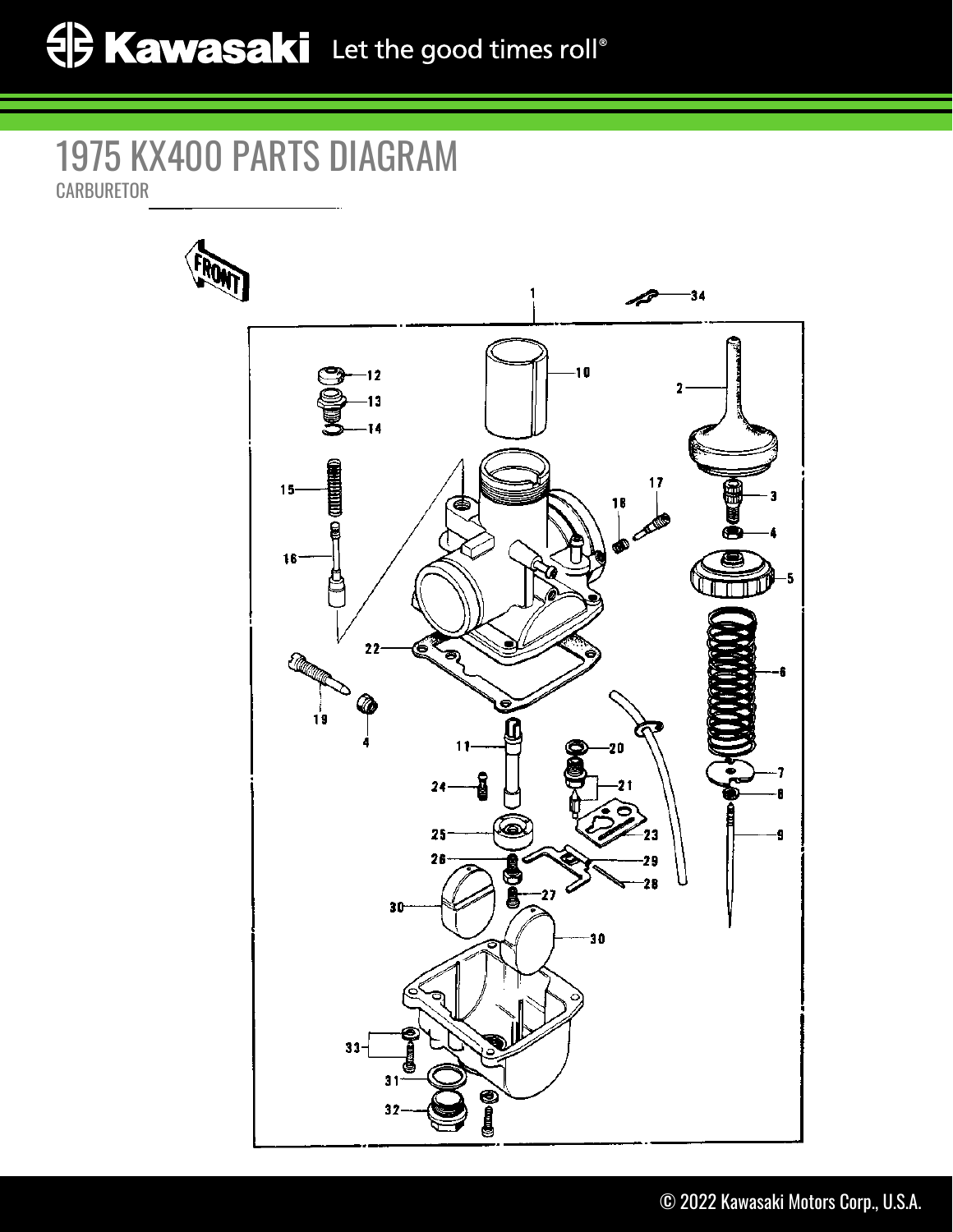## 1975 KX400 PARTS LIST **CARBURETOR**

| <b>ITEM NAME</b>                  | <b>PART NUMBER</b> | <b>QUANTITY</b> |
|-----------------------------------|--------------------|-----------------|
| CARBURETOR ASSY (Ref # 1)         | 16001-243          | 1               |
| CAP, MIX CHAMBER RUBER (Ref # 2)  | 16036-016          | 1               |
| ADJUSTER, CABLE (Ref #3)          | 16002-014          | 1               |
| NUT-CABLE ADJUST LOCK (Ref #4)    | 16003-006          | $\overline{2}$  |
| CAP-MIXING CHAMBER (Ref # 5)      | 16004-026          | 1               |
| SPRING, THROTTLE VALVE (Ref #6)   | 16006-028          | 1               |
| SEAT, THROTTLE VALVE (Ref #7)     | 16007-027          | 1               |
| CIRCLIP (Ref # 8)                 | 16008-010          | 1               |
| JET NEEDLE (Ref # 9)              | 16009-060          | 1               |
| VALVE, THROTTLE CA2.5 (Ref # 10)  | 16025-078          | 1               |
| NEEDLE JET (Ref # 11)             | 16017-069          | 1               |
| CAP, STARTER PLUNGER (Ref # 12)   | 16036-013          | 1               |
| CAP, STARTER PLUNGER (Ref # 13)   | 16012-021          | 1               |
| CIRCLIP (Ref #14)                 | 92037-1077         | 1               |
| SPRING, STARTER PLUNGR (Ref # 15) | 16013-011          | 1               |
| PLUNGER ASSY, STARTER (Ref # 16)  | 16016-013          | 1               |
| <b>SCREW (Ref #17)</b>            | 16014-006          | 1               |
| SPRING-THR STOP SCREW (Ref # 18)  | 16022-007          | 1               |
| SCREW, THROTTLE ADJUST (Ref # 19) | 16021-022          | 1               |
| WASHER FLOAT VLV SEAT (Ref # 20)  | 16029-004          | 1               |
| FLOAT VALVE ASSY (Ref # 21)       | 16030-020          | 1               |
| GASKET, FLOAT CHAMBER (Ref # 22)  | 16019-028          | $\mathbf{1}$    |
| BAFFLE-CARB (Ref # 23)            | 16038-019          | 1               |
| PILOT JET #50 ISO (Ref # 24)      | 92064-028          | 1               |
| RING (Ref # 25)                   | 16065-024          | 1               |
| HOLDER, MAIN JET (Ref #26)        | 16065-025          | 1               |
| JET-MAIN NO 145R (Ref # 27)       | 92063-118          | 1               |
| MAIN JET,#A137.5 (Ref # 27)       | 92063-1087         | (1)             |
| MAIN JET,#140A (Ref # 27)         | 92063-116          | (1)             |